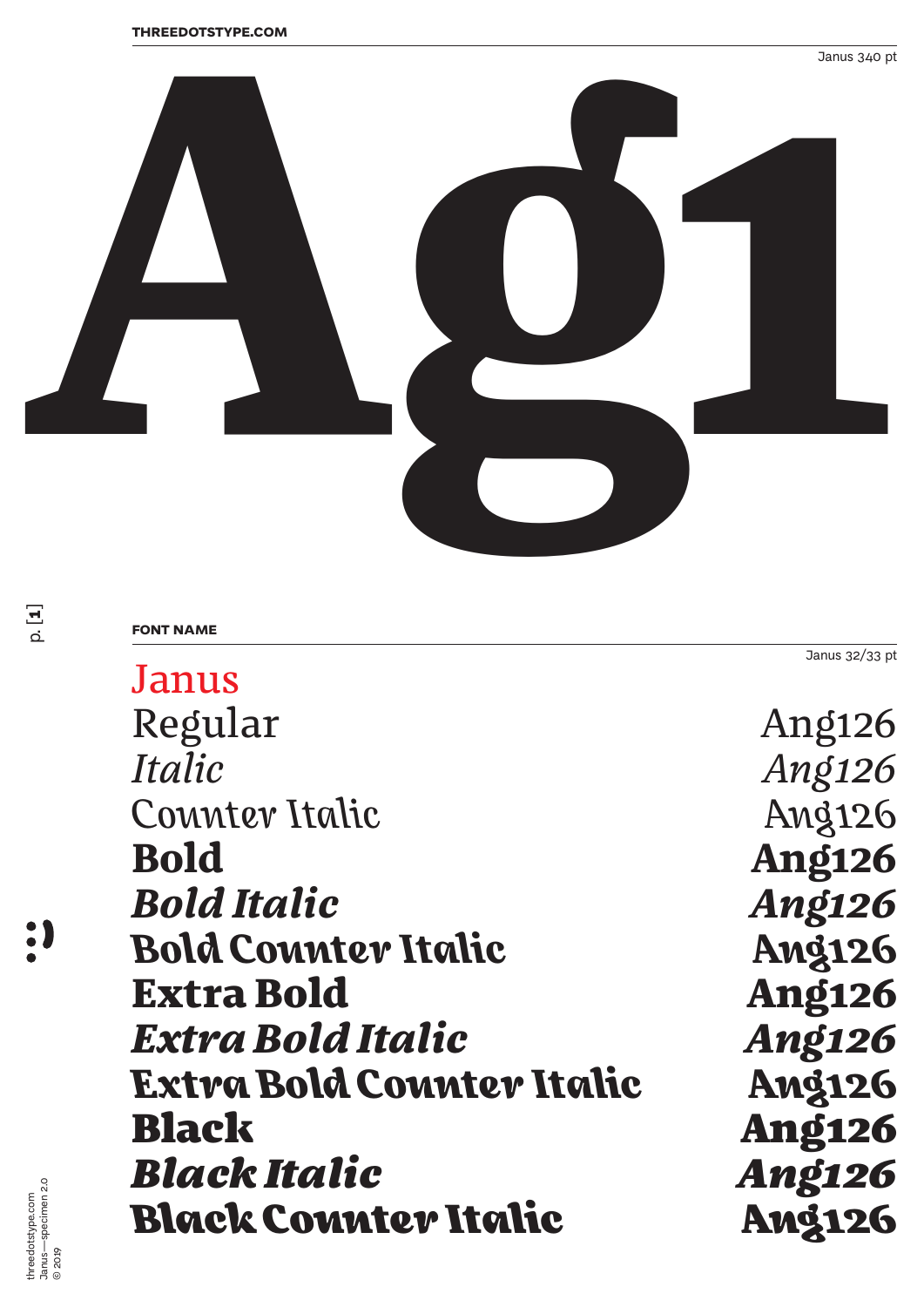| language: Dutch                                                    |           | lining figures/lnum feature         | $\mathbf{u}$        | $\longrightarrow$ 1               |
|--------------------------------------------------------------------|-----------|-------------------------------------|---------------------|-----------------------------------|
| íj<br>ÍJ<br>$\longrightarrow$ 11                                   | 1245      | $\longrightarrow$ 1245              | $\operatorname{ff}$ | $\longrightarrow$ ff              |
| $\longrightarrow$ IJ                                               |           |                                     | ffi                 | $\longrightarrow$ ffi             |
| ÍJ<br>$\longrightarrow$ $\hat{I}$ j                                |           | tabularoldstylefigures/pnum         | ffk                 | $\longrightarrow$ fik             |
|                                                                    | feature   |                                     | ffl                 | $\longrightarrow$ fil             |
| language: Catalan                                                  | 1245      | $\longrightarrow$ 1245              |                     |                                   |
| $1 - 1$<br>$\longrightarrow$ 1                                     |           |                                     |                     | historical ligature/hlig fea-     |
| $L^{\cdot}L$<br>$\longrightarrow$ EL                               |           | tabular lining figures/pnum         | ture                |                                   |
| $\mathrm{L}\text{-}\mathrm{L}$<br>$\longrightarrow$ EL             | feature   |                                     | ft                  | $\longrightarrow$ ft              |
|                                                                    | 1245      | $\longrightarrow$ 1245              | <b>f</b> b          | $\rightarrow$ fb                  |
| language: Romanian                                                 |           |                                     | ſh                  | $\longrightarrow$ fh              |
| $\longrightarrow$ $S$                                              |           | oldstylefigures/onumfeature         | fi                  | $\longrightarrow$ fi              |
| $\longrightarrow$ $\varsigma$                                      | 1245      | $\longrightarrow$ 1245              | ſj                  | $\longrightarrow$ fj              |
| s<br>s<br>t<br>T<br>$\longrightarrow$ t                            |           |                                     | ſk                  | $\rightarrow \mathbb{R}$          |
| $\longrightarrow$ T                                                |           | uppercase to smallcaps/c2sc         | $\mathbf{u}$        | $\longrightarrow$ 1               |
|                                                                    | feature   |                                     | $\operatorname{ff}$ | $\longrightarrow$ ff              |
| language: Moldavian                                                |           | $(-A34)$ $\longrightarrow$ $(-A34)$ | ffi                 | $\longrightarrow$ fi              |
| $\longrightarrow$ $S$                                              |           |                                     | ffk                 | $\longrightarrow$ fik             |
| s<br>s,<br>t,<br>T,<br>$\longrightarrow$ $\zeta$                   |           | lowercase to smallcaps/smcp         | ffl                 | $\longrightarrow$ fil             |
| $\longrightarrow$ t                                                | feature   |                                     |                     |                                   |
| $\longrightarrow$ T                                                |           | $(-a34)$ $\longrightarrow$ $(-A34)$ |                     | ligature/liga feature             |
|                                                                    |           |                                     | ffl                 | $\longrightarrow$ ffl             |
| language: Kazakh                                                   |           | uppercase/case feature              | ffi                 | $\longrightarrow$ ffi             |
| $\longrightarrow$ 1                                                |           | $(-aA4)$ $\longrightarrow$ $(-AA4)$ | $\operatorname{ff}$ | $\longrightarrow$ ff              |
|                                                                    |           |                                     | fi                  | $\longrightarrow$ fi              |
|                                                                    |           |                                     | fl                  | $\longrightarrow$ fl              |
| language: Tatar<br>İ.<br>$\longrightarrow$ 1                       | feature   | discretionary ligature/dlig         |                     |                                   |
|                                                                    | ffb       | $\rightarrow$ fib                   |                     | contectual alternate/calt         |
|                                                                    | ffh       | $\rightarrow$ ffh                   | feature             |                                   |
| language: Turkish                                                  | ffi       | $\longrightarrow$ ffi               | UUß —               | $\rightarrow$ UUß                 |
| i<br>$\longrightarrow$ 1                                           |           |                                     |                     |                                   |
|                                                                    | ffj       | $\longrightarrow$ ff                |                     |                                   |
| language: Crimean Tatar                                            | ffk       | $\rightarrow$ fik                   | ss01 feature        |                                   |
| $\longrightarrow$ 1                                                | fft       | fft                                 | genome              | - genome                          |
|                                                                    | <b>TT</b> | $\longrightarrow$ TT                |                     |                                   |
| language: Azeri                                                    | Th        | $\longrightarrow$ Th                | ss02 feature        |                                   |
| i.<br>$\longrightarrow$ 1                                          | Tk        | Tk<br>}                             | $22^{2}$            | $\longrightarrow$ 22 <sup>2</sup> |
|                                                                    | Ŧh        | Ŧh<br>}                             |                     |                                   |
| subscript/subs feature                                             | Ťh        | Ťh<br>}                             | ss03 feature        |                                   |
| a/12<br>$\longrightarrow$ a/12                                     | Ţh        | Ţh<br>}                             | ffffff              | $\rightarrow$ ffffff              |
|                                                                    | Ţh        | Th<br>}                             |                     |                                   |
| sintific inferior/sinf feature                                     | fb        | fb<br>)                             |                     | stylistic alternate/salt fea-     |
| a/12<br>$\dots$<br>a/12                                            | fh        | fh<br>}                             |                     | ture (Adobe Illustrator)          |
|                                                                    | fí        | fí<br>}                             | $22^{2}$            | $\rightarrow$ 22 <sup>2</sup>     |
| superscript/sups feature                                           |           | }                                   |                     |                                   |
| a/12<br>a/12<br>$\cdots$                                           | fí        | fí<br>}                             |                     |                                   |
|                                                                    | fį<br>fj  | fi<br>}                             |                     |                                   |
| numerator/numr feature                                             |           | fi<br>}                             |                     |                                   |
| $\cdots$ a/12<br>a/12                                              | fk        | fk<br>}                             |                     |                                   |
|                                                                    | ft        | ft<br>}                             |                     |                                   |
| denominator/dnom feature                                           | tt        | ----> tt                            |                     |                                   |
| $\cdots$ a/12<br>a/12                                              | fľ        | $\longrightarrow$ f                 |                     |                                   |
|                                                                    | fĺ        | $f\!I$<br>}                         |                     |                                   |
| fraction/frac feature                                              | ſt        | -ft<br>}                            |                     |                                   |
| $\quad \  \  \cdots \rightarrow \quad \, ^{35}\!\!/_\!12$<br>35/12 | ſb        | -fb<br>}                            |                     |                                   |
|                                                                    | ſh        | ſh<br>}                             |                     |                                   |
| ordinal/ordn feature                                               | ſi        | $\mathbf f$<br>}                    |                     |                                   |
| $\longrightarrow 12^a 12^o$<br>12A 12O                             | ſj        | $\mathbf f$<br>}                    |                     |                                   |
| No.<br>$\longrightarrow N^{\Omega}$                                | ſk        | $\longrightarrow \mathbb{R}$        |                     |                                   |
|                                                                    |           |                                     |                     |                                   |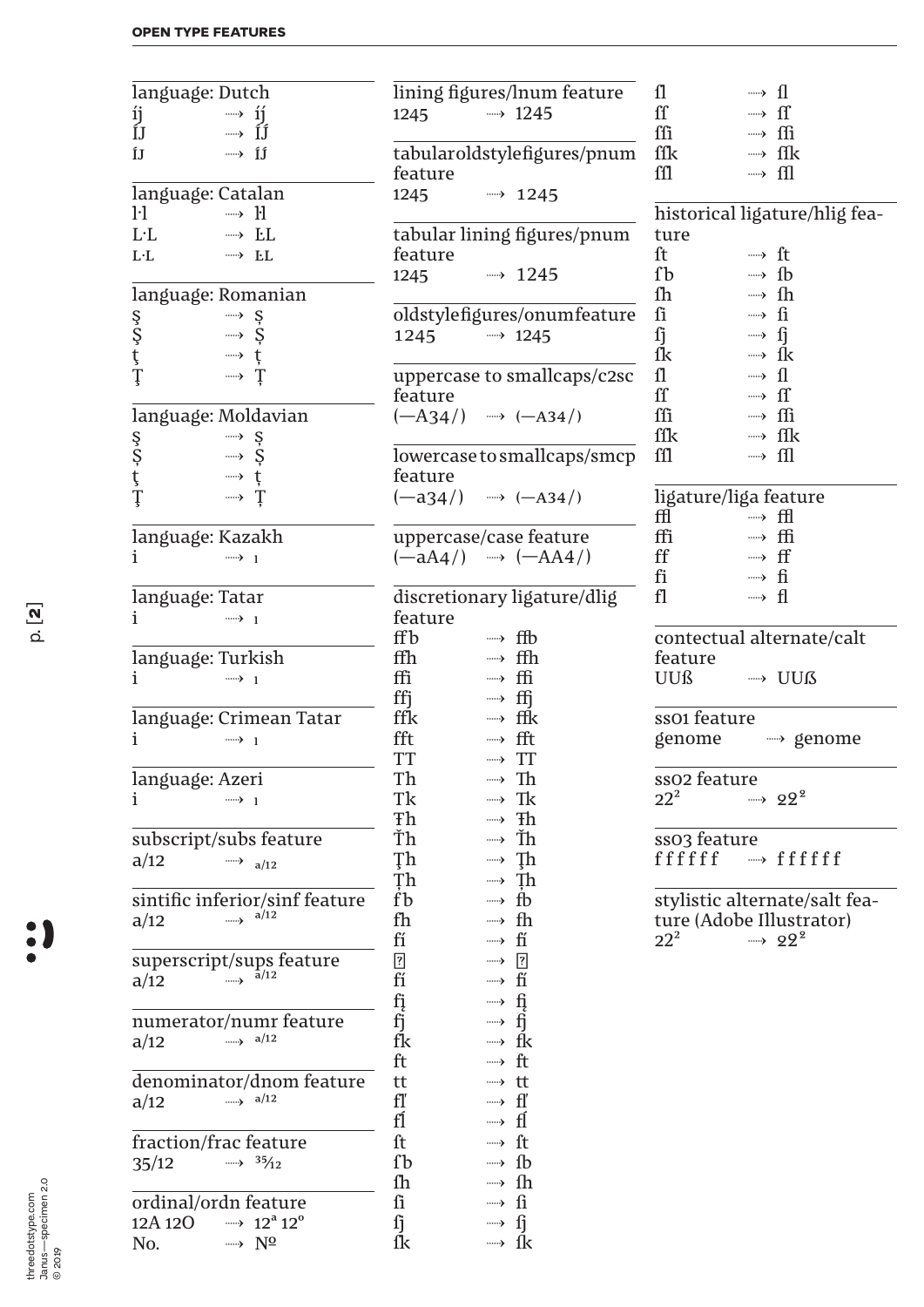# Page Three

[From Wikipedia]

—Janus Regular, Italic, Counter Italic

*Many tabloid newspapers use a photo of a topless or a naked girl to improve their sales.* Very often, this photo is placed on page three of the newspaper; that is where the name of this feature is from. For this reason, the feature is referred to as Page Three or Page 3. The newspaper *The Sun*, who introduced this in 1970, holds a copyright on the name. *The Sun* showed a picture of a topless girl on page three. Other newspapers, such as the *Daily Star* and *Daily Mirror* had pictures of naked women; *The Mirror* changed for models in swimsuits after a few years.

### **Page Three**

### **[From Wikipedia]**

**—Janus Bold, Bold Italic, Bold Counter Italic** *Many tabloid newspapers use a photo of a topless or a naked girl to improve their sales.* **Very often, this photo is placed on page three of the newspaper; that is where the name of this feature is from. For this reason, the feature is referred to as Page Three or Page 3. The newspaper** *The Sun***, who introduced this in 1970, holds a copyright on the name.** *The Sun* **showed a picture of a topless girl on page three. Other newspapers, such as the** *Daily Star* **and** *Daily Mirror* **had pictures of naked women;** *The Mirror* **changed for models in swimsuits after a few years.**

#### **Page Three**

#### [From Wikipedia]

—Janus Black, Black Italic, Black Counter Italic *Many tabloid newspapers use a photo of a topless or a naked girl to improve their sales*. Very often, this photo is placed on page three of the newspaper; that is where the name of this feature is from. For this reason, the feature is referred to as Page Three or Page 3. The newspaper *The Sun*, who introduced this in 1970, holds a copyright on the name. *The Sun* showed a picture of a topless girl on page three. Other newspapers, such as the *Daily Star* and *Daily Mirror* had pictures of naked women; *The Mirror* changed for models in swimsuits after a few years.

# Page Three [From Wikipedia]

—Janus Regular, Italic, Counter Italic *Many tabloid newspapers use a photo of a topless or a naked girl to improve their sales. Very often, this photo is placed on page three of the newspaper; that is where the name of this feature is from.* For this reason, the feature is referred to as Page Three or Page 3. The newspaper *The Sun*, who introduced this in 1970, holds a copyright on the name. *The Sun* showed a picture of a topless girl on page three. Other newspapers, such as the *Daily Star* and *Daily Mirror* had pictures of naked women; *The Mirror* changed for models in swimsuits after a few years.

# **Page Three [From Wikipedia] —Janus Bold, Bold Italic, Bold Counter Italic.**

*Many tabloid newspapers use a photo of a topless or a naked girl to improve their sales.* **Very often, this photo is placed on page three of the newspaper; that is where the name of this feature is from. For this reason, the feature is referred to as Page Three or Page 3. The newspaper** *The Sun***, who introduced this in 1970, holds a copyright on the name.** *The Sun* **showed a picture of a topless girl on page three. Other newspapers, such as the** *Daily Star* **and** *Daily Mirror* **had pictures of naked women;** *The Mirror* **changed for models in swimsuits after a few years.**

### Page Three

[From Wikipedia] —Janus Black, Black Italic, Black Counter Italic *Many tabloid newspapers use a photo of a topless or a naked girl to improve their sales.* Very of-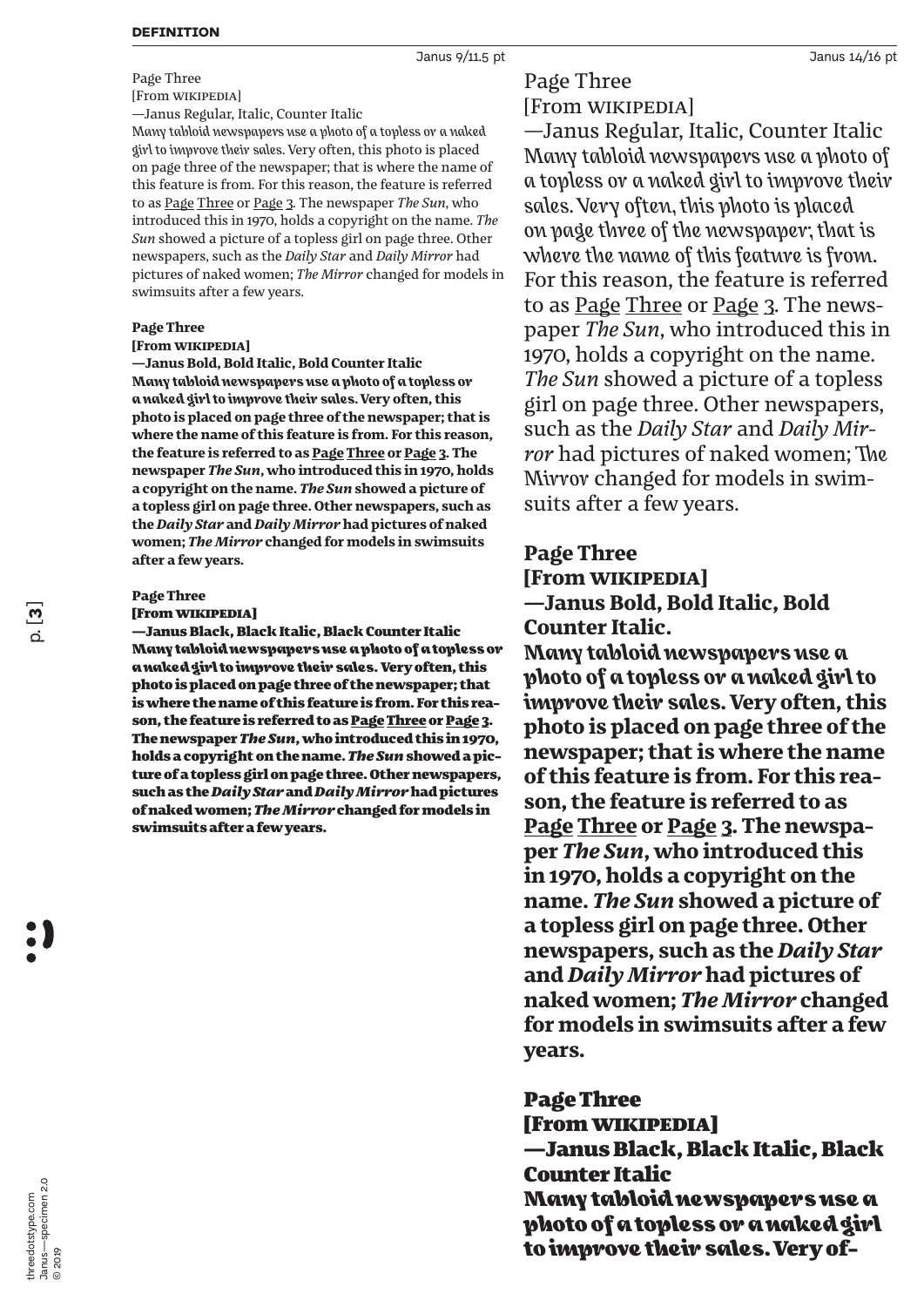Character set: abcdefghijklmnopqrstuvwxyzáăâäææàā ąãååćčçĉċďđéĕěêëèèēęğĝġġğĝġġħĥíĭĩïìĩijĵķĺľḷłŀńňņñ'nó ŎÔÖœÒŐŌøøÕŕřŗśšşŜşßŧţtţúŭûüuűűūyůũŴŴŴŴŷŷÿýźžżð nbABCDEFGHIJKLMNOPQRSTUVWXYZÁĂÂÄÆÉÀĀĄ ÃÅÁĆČÇĈĊĎĐÉĔĔÊËĖĒĒĒĞĜĢĠĦĤÍĬĨĨĬĨĨĮĴĶĹĽĻŁĿŃŇ ŅÑÓŎŎÖŒÒŐŌØŐŐŔŘŖŚŠŞŜȘŦŢŤŢÚŬŨŮŮŰŪŲŮŨŴ ŴŴŴŶŶŸŶŹŽŻĐŊÞfbffbffhfffffkfflfhfifjfkflfīfi&©-<br>\$®™¶†‡{[£\$€F₺₹₽₴¥¢]}@O<sup>abcdefghijkmopqrstuvwxyz\*</sup>?¿¿!¡i««,.;:"/|\\_•... #|=+-±×÷≠<>≤≥%%o^¬~∞°∏∑▶◀◊T°C°FNº™

Smallcaps:ABCDEFGHIJKLMNOPQRSTUVWXYZÁĂÂÄÆÉÀĀĄÃÅ *Å*ĆČÇĈĊĎĐÉĔĔÊĖĖĖĒĘĞĜĢĠĦĤĨĬĨĬĬĨĨĮĴĶĹĽĻŁĿŃŇŅÑÓŎÔÖŒÒŐŌ ØŐŐŔŘŖŚŠŞŜŞŦŢŤŢÚŬÛÜŮŮŨŲŮŨŴŴŴŴŶŶŸŹŽŻ

Numbers: Proportional old-style: 0001223456789 Tabular old-style: 01223456789 Proportional lining: 01223456789 Tabular lining: 01223456789  $0000000000000000000000/01223456789$  01223456789

Arrows: ←↑→↓←↑↖↗↘↙←↑→↓↓;→←↑→↑↓←↑←←←→← **<u></u>** 有只缘 土吉正字